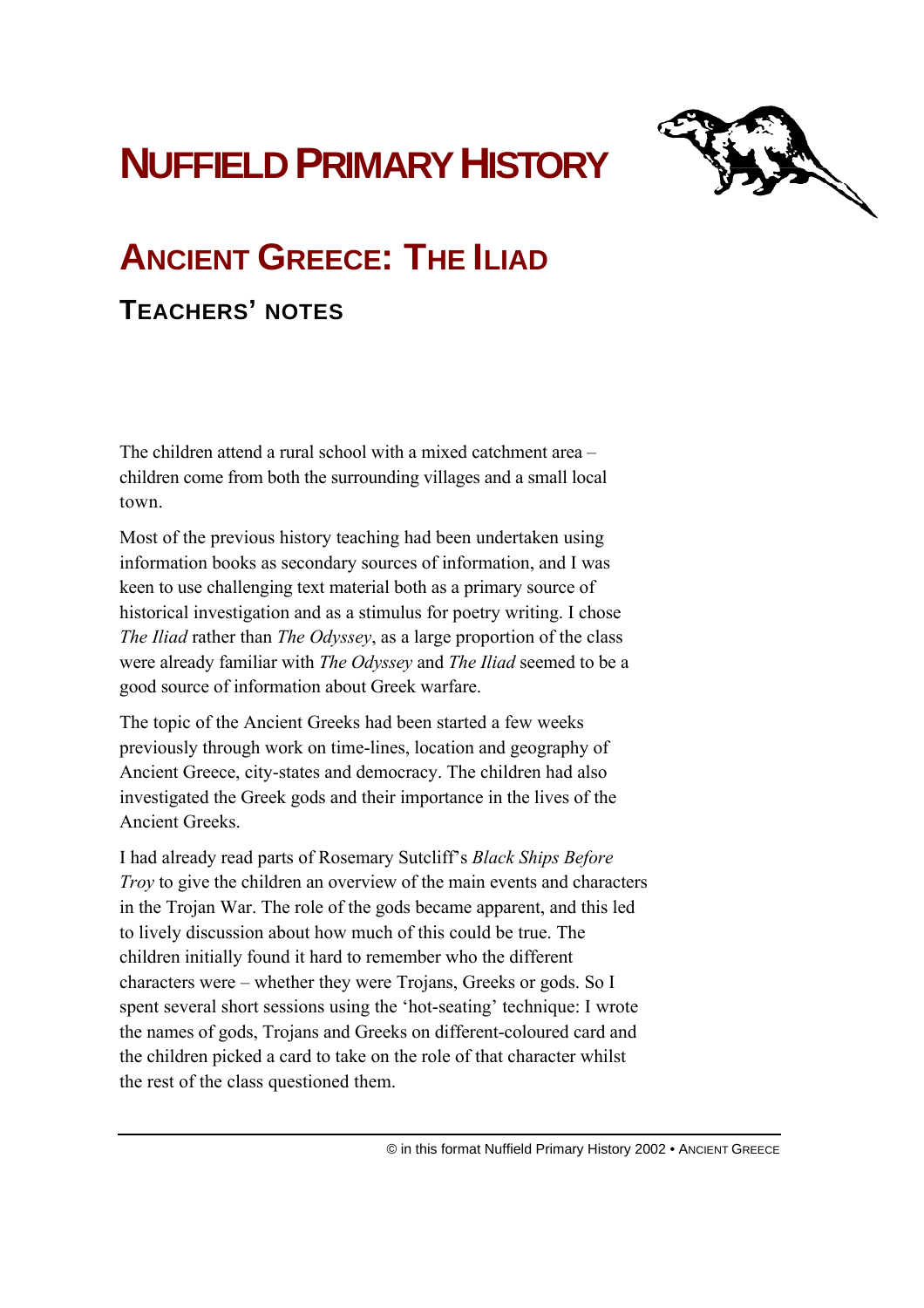#### **Year group/class**

The composition of the class changes during each day  $-$  in the mornings (including literacy hour) it is composed of 21 Year 4 children, whilst in the afternoon 10 Year 5 children join us to make a class of 31 mixed gender and mixed ability children.

I chose to do some of the background historical work with the mixed year 4/5 class in the afternoon history lesson, followed by literacy work with only the Year 4 group in the morning.

#### **Teaching time**

Two sessions of about 1 hour each.

#### **Learning objectives: History**

For the children:

**•** to develop an understanding of the weapons and tactics used in Greek warfare

**•** to be able to read and understand a challenging text and to be able to extract information from it.

#### **Learning objectives: Literacy**

To develop the children's skills in:

- extracting information from a narrative poem
- **re-structuring the poem**
- writing poems in different forms.

#### **Key History questions**

**•** How can we use *The Iliad* as source material to find out about Greek battles?

- What equipment did the Greeks use?
- Can we find any information about their armour?
- Did the Greeks use horses?

#### **Key Literacy questions**

- What are the features of a narrative poem?
- Can you use the same vocabulary as Homer to write a descriptive poem or a haiku?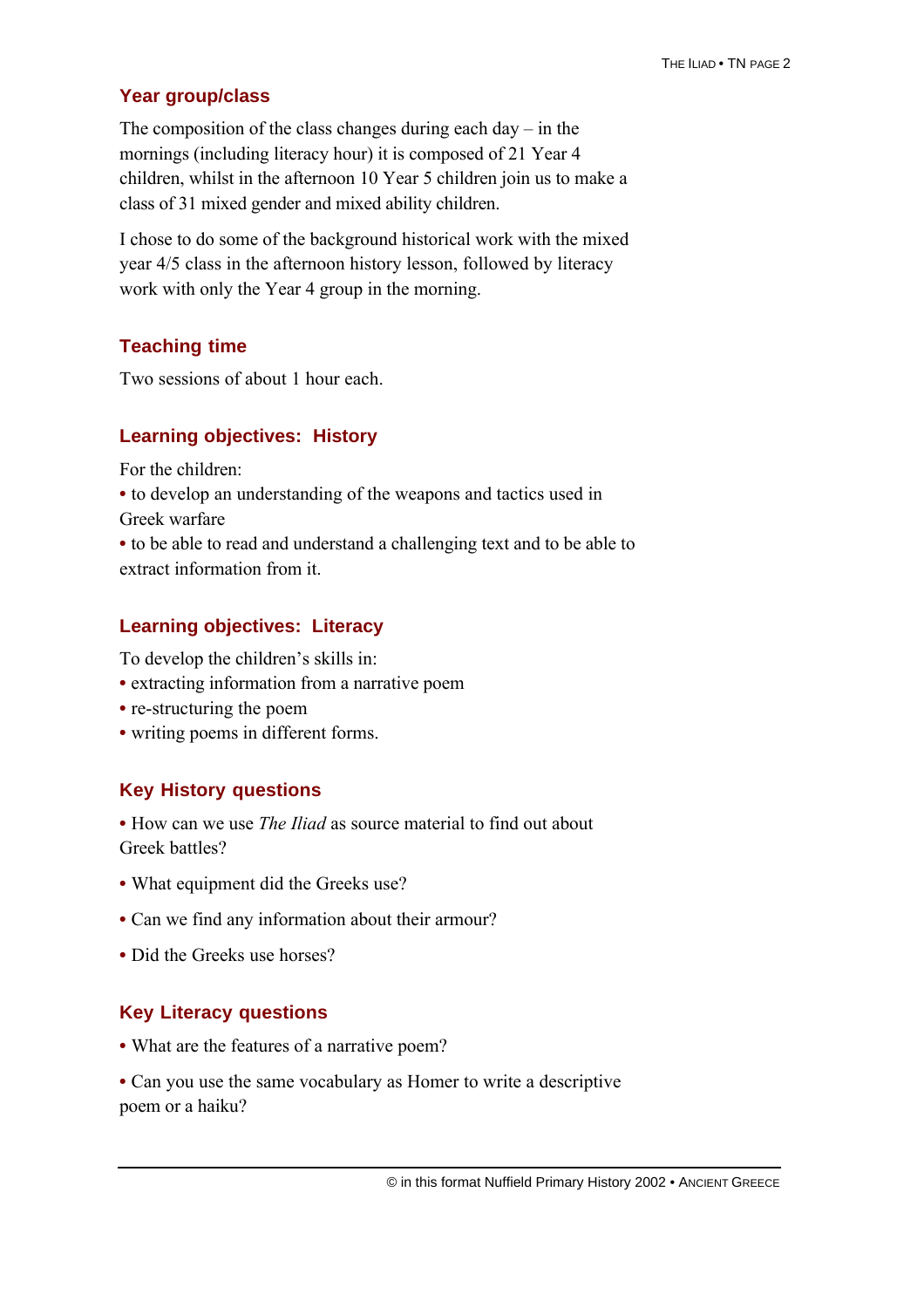#### **Resources**

**•** Extracts from *The Iliad*: six different passages were used, so that each group had a different extract. Each extract described battle scenes, including the types of weaponry used and clothing worn.

**•** Text 1, a description of the confrontation between Menelaus and Paris.

#### **The Teaching: Lesson 1** (History lesson, Years 4 and 5)

Reading: the aim was to develop an understanding of difficult and challenging texts through breaking into the text at a word and phrase level, transforming the texts into a visual form and discussing interpretations.

#### **Episode 1**

*Focus: Discussion of Trojan War; scanning poetic texts for words or phrases relating to warfare; compiling a vocabulary bank.*

First of all we had a general discussion about the Trojan War, and how historians found the information to put into textbooks. The children made suggestions, such as digging up remains, and I then introduced the idea of looking at Ancient Greek literature for information.

I split the children into six groups, with each group working on a copy of one of the six extracts from *The Iliad*. Working in mixed ability pairs they then highlighted any words or phrases that they thought referred to equipment or methods of fighting.

We then collected all the words and phrases as a vocabulary bank on the board.

#### **Episode 2**

#### *Focus: Visualising the text – representing the information in pictorial form.*

I asked the children to draw a scene to show what they had found out. I provided dictionaries to help them with defining some of the objects referred to. We found we had to resort to a very large, adult dictionary for some of the vocabulary.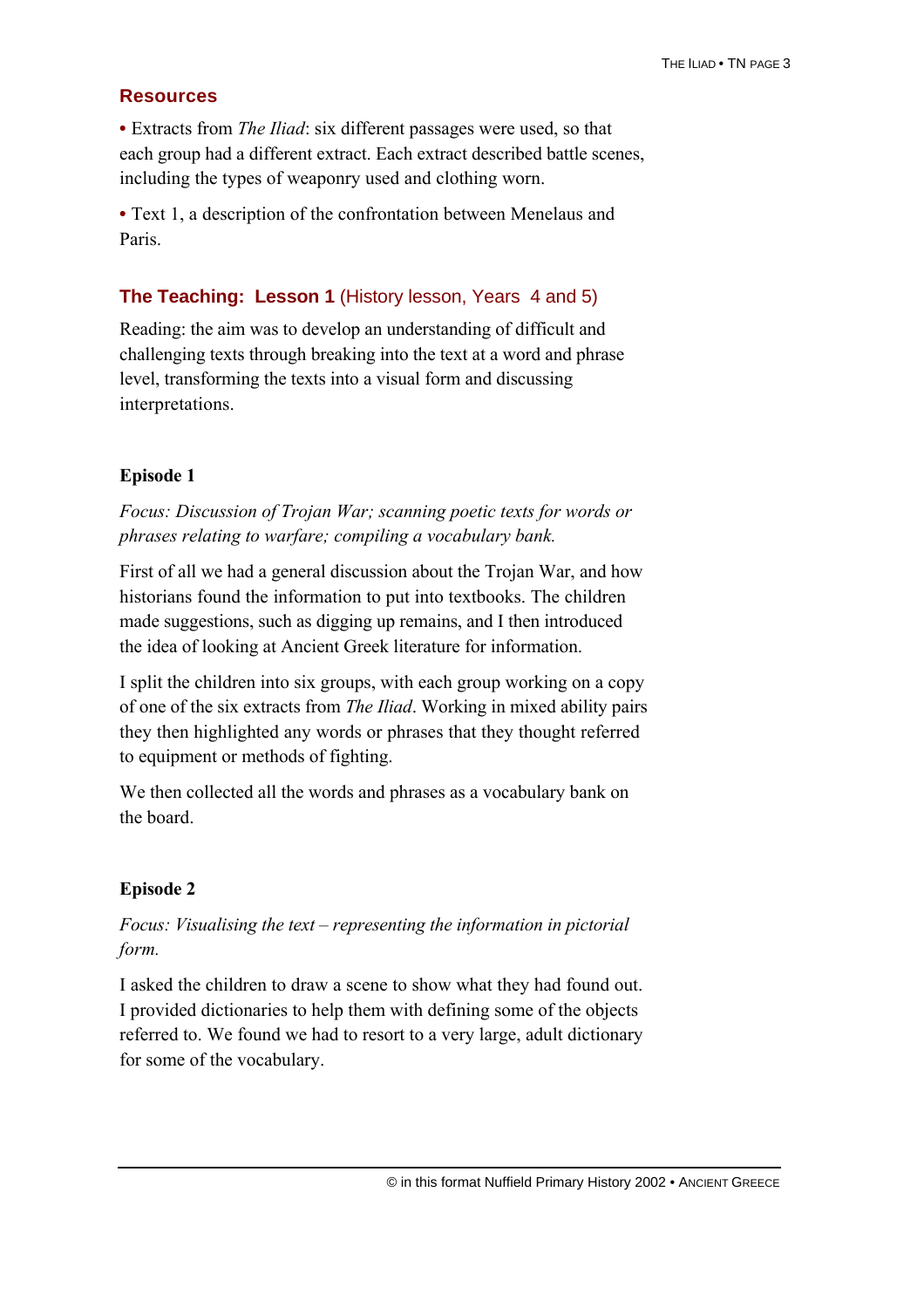The children then visualised the scenes and drew labelled pictures to represent them.

#### **Episode 3**

*Focus: Plenary – pooling of ideas, discussion and comparison of interpretations.*

The children shared the finished sketches and we discussed them. They realised that some pairs had more information on their pictures than others and that this related directly to the text they had been working on.

We then referred back to the original problem of how we know about the past, and the children realised that the materials available to work with limit the accuracy and depth of historical evidence.

#### **The Teaching: Lesson 2** (Literacy hour, Year 4)

Writing descriptive poetry based on *The Iliad*.

#### **Episode 1**

*Focus: Reading a poetic text; building up a vocabulary bank (20 mins).*

I gave all the children a copy of the passage from *The Iliad* describing the beginning of the fight between Menelaus and Paris (Text 1).

I read it aloud and we discussed the setting, remembering the story of the Trojan War. I explained that this time we were focusing on descriptive words used by Homer.

We thought about types of words in sentences and I put up four headings: Nouns, Verbs, Adjectives and Adverbs.

Working in pairs the children highlighted nouns in one colour and verbs in another colour.

These were added under the headings on the board.

We discussed the resulting lists, and the children wrote definitions beside each word (I gave each pair just one word to define and then we pooled our knowledge in the plenary.)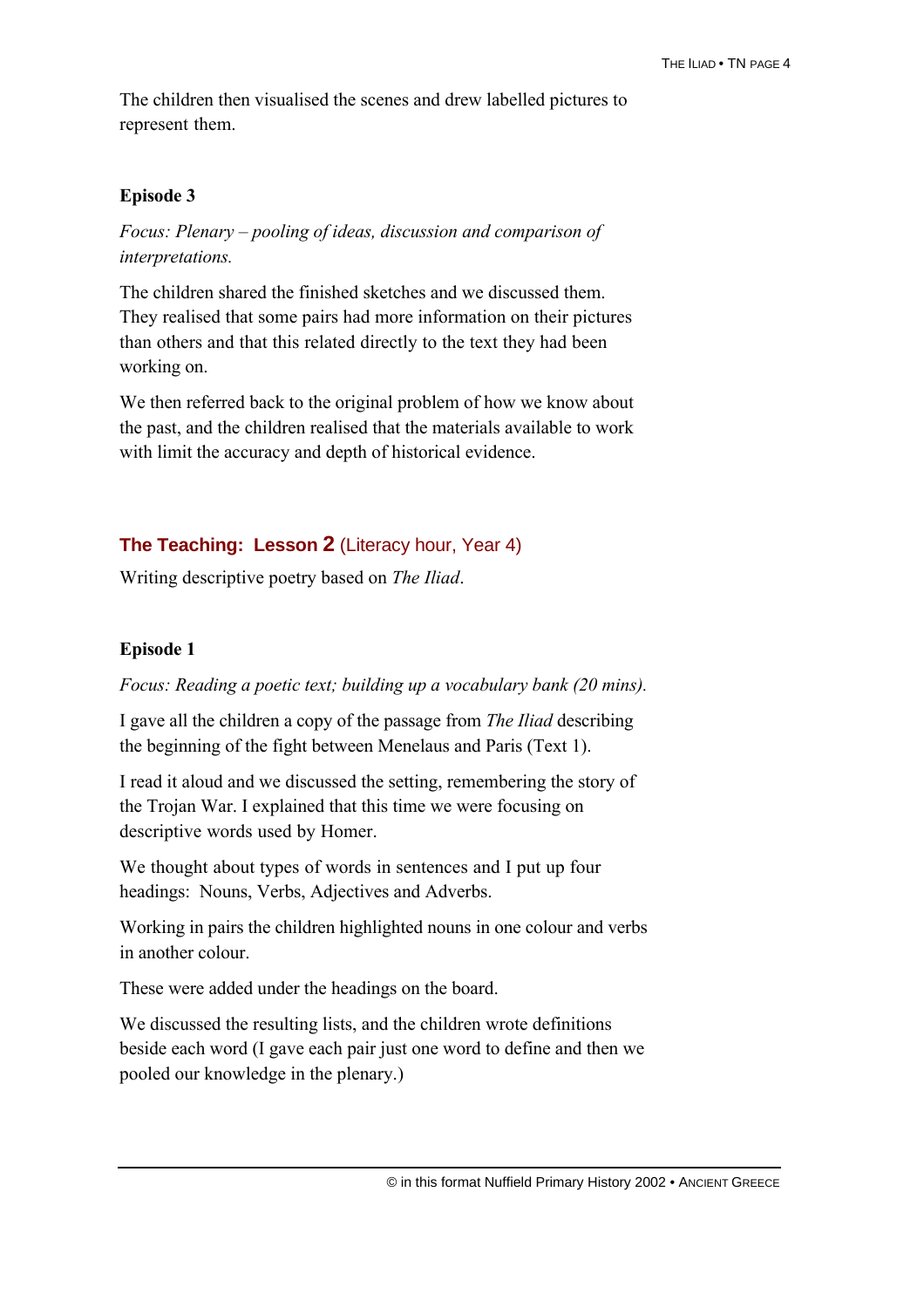#### **Episode 2**

*Focus: Vocabulary bank, with focus on adverbs and adjectives.*

Now we moved on to the identification of adverbs and adjectives in Text 1, and completed the lists, as for the nouns and verbs.

The children asked for a further heading, for phrases, metaphors and similes. The children found these, and found and added definitions for them.

#### **Episode 3**

*Focus: Individual writing task, using previously assimilated poetic forms (20-30 mins).*

Using the new vocabulary they had discovered, children now wrote their own descriptive poems depicting an aspect of the Trojan War.

Some children wanted to write a haiku straight away (they had been writing haikus the previous week).

#### **Learning outcomes**

**•** The children successfully read and understood difficult and challenging texts.

**•** The information extracted from the texts was successfully displayed as labelled pictures and this was shared amongst the class.

**•** The children used a wide variety of unfamiliar vocabulary in their poetry writing and recreated the atmosphere of the battle scenes.

#### **Reflection / evaluation**

This pair of lessons was very successful – the children were engaged and involved at all stages. They liked the idea of being detectives and this theme ran through all the stages, both investigating historical evidence and investigating the meanings of unfamiliar words. They could see the purpose of the tasks. I was pleased with their ability to use the vocabulary to create new poems in the literacy work. Their poems showed that they could manipulate the language, demonstrating a good understanding of the vocabulary they had acquired. The